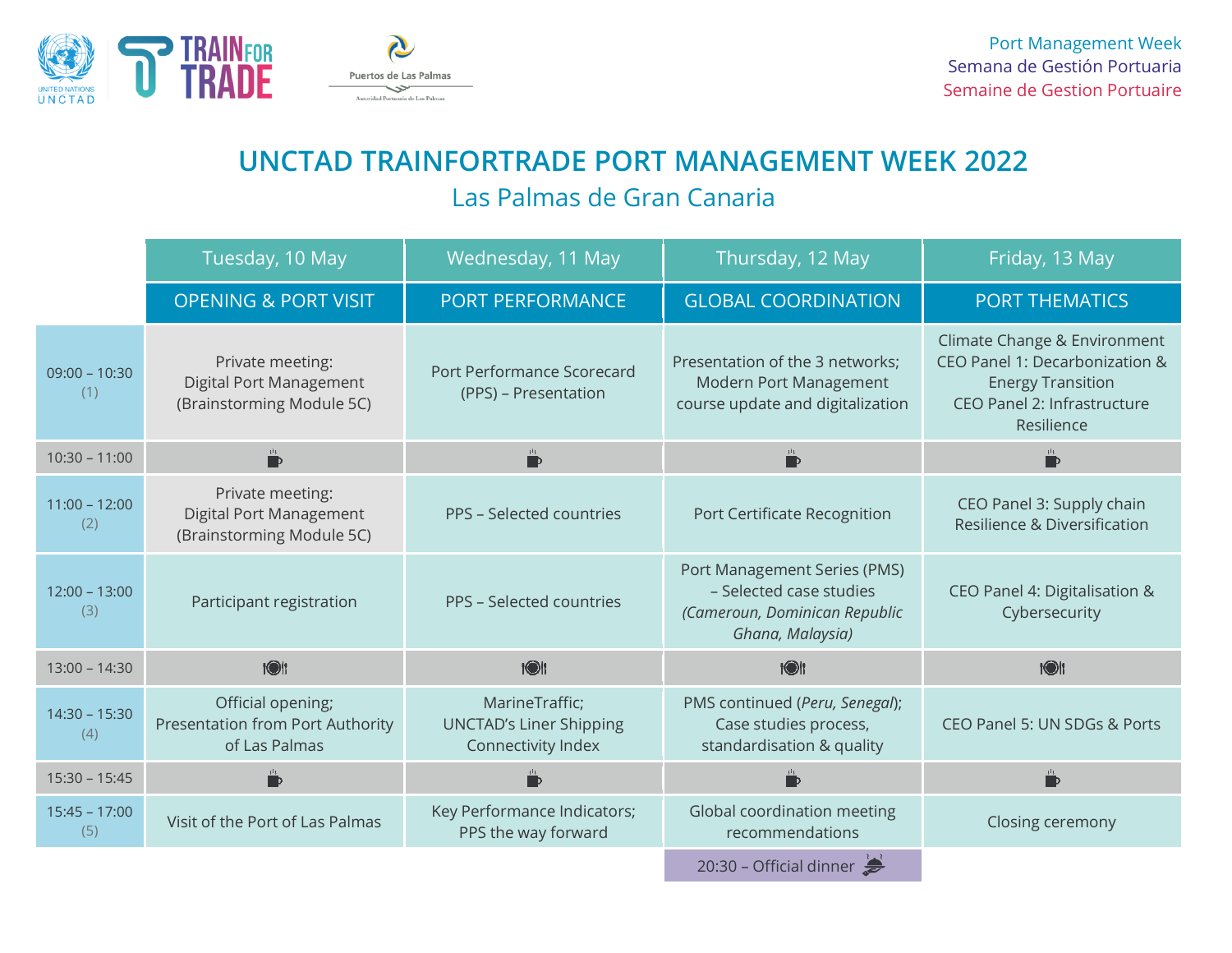



## **AGENDA**

| Tuesday 10 May   Martes 10 mayo   Mardi 10 mai                                  |                                                                                                                                                                                                                                                                                                                                                                                                                                                                                                                                                                                                                                                                                                                                                                                                                                                                                                                                                                                                                                                                                                                                             |  |
|---------------------------------------------------------------------------------|---------------------------------------------------------------------------------------------------------------------------------------------------------------------------------------------------------------------------------------------------------------------------------------------------------------------------------------------------------------------------------------------------------------------------------------------------------------------------------------------------------------------------------------------------------------------------------------------------------------------------------------------------------------------------------------------------------------------------------------------------------------------------------------------------------------------------------------------------------------------------------------------------------------------------------------------------------------------------------------------------------------------------------------------------------------------------------------------------------------------------------------------|--|
| OPENING & PORT VISIT   APERTURA Y VISITA AL PUERTO   OUVERTURE & VISITE DU PORT |                                                                                                                                                                                                                                                                                                                                                                                                                                                                                                                                                                                                                                                                                                                                                                                                                                                                                                                                                                                                                                                                                                                                             |  |
| $09:00 - 10:30$<br>(1.1)                                                        | Private meeting: Digital port management (Brainstorming Module 5C)<br>Reunión privada: Gestión digital de puertos (Brainstorming Módulo 5C)<br>Réunion privée : Gestion numérique des ports (Brainstorming Module 5C)<br>Listed participants only   Sólo participantes enumerados   Participants listés uniquement<br>Mr. Mark Assaf, Chief Human Resources Development Section/TFT, UNCTAD<br>Mr. Gonzalo Ayala, Knowledge Management Officer, UNCTAD<br>٠<br>Mr. Dominique Chantrel, Programme Management Officer, UNCTAD<br>٠<br>Mr. Joseph Hiney, Chairman Drogheda Port Company, Ireland<br>٠<br>Mr. John Moore, English-speaking port partners focal point, UNCTAD<br>٠<br>Mr. Vicente Jimenez, Port Expert, UNCTAD<br>٠<br>Ms. Amélie Cournoyer, Legal Trade Specialist, UNCTAD<br>Sr. Miguel Llop, Fundación Valenciaport, España<br>Sr. Juan Manuel Diez Orejas, Autoridad Portuaria de Valencia, España<br>Sr. Rolando Ramirez, Haina International Terminals, República Dominicana<br>Mme Irène Ida Victorine épse Batela, Chargée d'Études Nº 2, Cellule de l'Analyse et des<br>Statistiques, Port Autonome de Douala, Cameroun |  |
| $10:30 - 11:00$                                                                 | $\overline{u}$                                                                                                                                                                                                                                                                                                                                                                                                                                                                                                                                                                                                                                                                                                                                                                                                                                                                                                                                                                                                                                                                                                                              |  |
| $11:00 - 12:00$<br>(1.2)                                                        | Private meeting (continued)   Reunión privada (continuación)   Réunion privée (suite)                                                                                                                                                                                                                                                                                                                                                                                                                                                                                                                                                                                                                                                                                                                                                                                                                                                                                                                                                                                                                                                       |  |
| $12:00 - 13:00$<br>(1.3)                                                        | Participant registration   Registro de participantes   Inscription des participants<br>All conference participants   Todos los participantes   Tous les participants<br>Ms. Maria Luz Jaureguiberry, UNCTAD<br>Ms. Debbie Francisco, UNCTAD                                                                                                                                                                                                                                                                                                                                                                                                                                                                                                                                                                                                                                                                                                                                                                                                                                                                                                 |  |
| $13:00 - 14:30$                                                                 | 1③                                                                                                                                                                                                                                                                                                                                                                                                                                                                                                                                                                                                                                                                                                                                                                                                                                                                                                                                                                                                                                                                                                                                          |  |
| $14:30 - 15:30$<br>(1.4)                                                        | Official opening   Ceremonia de apertura oficial   Cérémonie d'ouverture officielle<br>All conference participants   Todos los participantes   Tous les participants<br>Sr. Luis Angel Ibarra Betancort, Presidente, Autoridad Portuaria de Las Palmas, España<br>Ms. Geneviève Féraud, Head Knowledge Development Branch, UNCTAD<br>Sr. Francesc Sánchez Sánchez, Director General, Autoridad Portuaria de Valencia, España<br>Port Authority of Las Palmas presentation   Presentación de la Autoridad Portuaria de Las<br>Palmas   Présentation de l'Autorité portuaire de Las Palmas<br>Sr. Luis Angel Ibarra Betancort, President, Autoridad Portuaria de Las Palmas, España                                                                                                                                                                                                                                                                                                                                                                                                                                                           |  |
| $15:30 - 15:45$                                                                 | - D                                                                                                                                                                                                                                                                                                                                                                                                                                                                                                                                                                                                                                                                                                                                                                                                                                                                                                                                                                                                                                                                                                                                         |  |
| $15:45 - 17:00$<br>(1.5)                                                        | Visit of the Port of Las Palmas   Visita al Puerto de Las Palmas   Visite du port de Las Palmas<br>All conference participants   Todos los participantes   Tous les participants                                                                                                                                                                                                                                                                                                                                                                                                                                                                                                                                                                                                                                                                                                                                                                                                                                                                                                                                                            |  |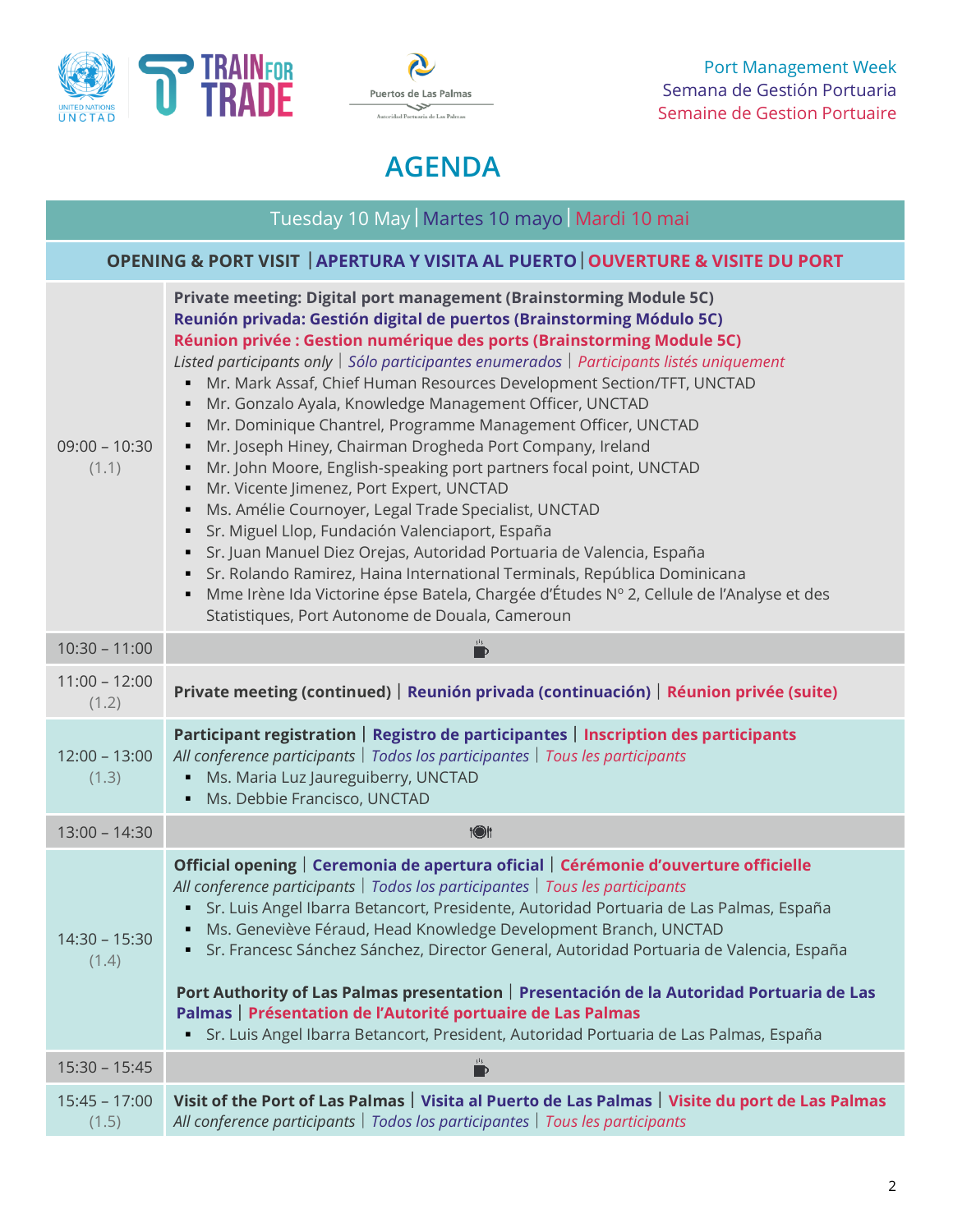



| Wednesday 11 May   Miércoles 11 mayo   Mercredi 11 mai           |                                                                                                                                                                                                                                                                                                                                                                                                                                                                                                                                                                            |  |
|------------------------------------------------------------------|----------------------------------------------------------------------------------------------------------------------------------------------------------------------------------------------------------------------------------------------------------------------------------------------------------------------------------------------------------------------------------------------------------------------------------------------------------------------------------------------------------------------------------------------------------------------------|--|
| PORT PERFORMANCE   RENDIMIENTO PORTUARIO   PERFORMANCE PORTUAIRE |                                                                                                                                                                                                                                                                                                                                                                                                                                                                                                                                                                            |  |
| $09:00 - 10:30$<br>(2.1)                                         | Presentation of the Port Performance Scorecard (PPS)<br>Presentación del Cuadro de Mando de Desempeño Portuario<br>Présentation de l'outil de performance portuaire PPS<br>Background   Contexto   Contexte<br>" Mr. Mark Assaf, Chief Human Resources Development Section/TFT, UNCTAD<br>Platform demonstration   Demostración de la plataforma   Démonstration de la plateforme<br>· Mr. Gonzalo Ayala, Knowledge Management Officer, UNCTAD<br>Latest results   Últimos resultados   Derniers résultats<br>• Mr. Joseph Hiney, Chairman, Drogheda Port Company, Ireland |  |
| $10:30 - 11:00$                                                  | $\mathbf{D}$                                                                                                                                                                                                                                                                                                                                                                                                                                                                                                                                                               |  |
| $11:00 - 12:00$<br>(2.2)                                         | PPS - Selected countries   PPS - Algunos países   PPS - Pays sélectionnés<br>Ireland   Irlanda   Irlande<br>Mr. John Moore, English-speaking port partners focal point, UNCTAD<br>Mr. Joseph Hiney, Chairman, Drogheda Port Company<br>Spain   España   Espagne<br>Sr. Juan Manuel Diez Orejas, Director Planificación estratégica e Innovación, Autoridad<br>Portuaria de Valencia                                                                                                                                                                                        |  |
| $12:00 - 13:00$<br>(2.3)                                         | PPS - Selected countries (continued)   PPS - Algunos países (continuación)   PPS - Pays<br>sélectionnés (suite)<br>Gabon   Gabón<br>M. Harnaud Mbaya, Directeur Commercial et de l'Exploitation chargé des Statistiques et Etudes<br>٠<br>Economiques, Office des Ports et Rades du Gabon<br>Philippines   Filipinas<br>Mr. Hector Miole, Assistant General Manager, Philippines Port Authority                                                                                                                                                                            |  |
| $13:00 - 14:30$                                                  | 1③!                                                                                                                                                                                                                                                                                                                                                                                                                                                                                                                                                                        |  |
| $14:30 - 15:30$<br>(2.4)                                         | MarineTraffic's presentation   Presentación de MarineTraffic   Présentation de MarineTraffic<br>Mr. Thanos Papasideris, Lead, Customer Success, Port Call Optimisation<br><b>UNCTAD's Liner Shipping Connectivity Index (LSCI)</b><br>Índice de Conectividad del Transporte Marítimo de Línea (LSCI) de la UNCTAD<br>Indice de connectivité des transports maritimes réguliers (LSCI) de la CNUCED<br>Mr. Jan Hoffmann, Head, Trade Logistics Branch, UNCTAD<br>٠                                                                                                          |  |
| $15:30 - 15:45$                                                  | $\mathbf{p}$                                                                                                                                                                                                                                                                                                                                                                                                                                                                                                                                                               |  |
| $15:45 - 17:00$<br>(2.5)                                         | Key Performance Indicators (KPIs)   Indicadores clave de rendimiento   Indicateur clés de<br>performance<br>Containerised Freight Index<br>Sr. Antonio Torregrosa Maicas, Director General, Fundación Valenciaport, España<br>٠,                                                                                                                                                                                                                                                                                                                                           |  |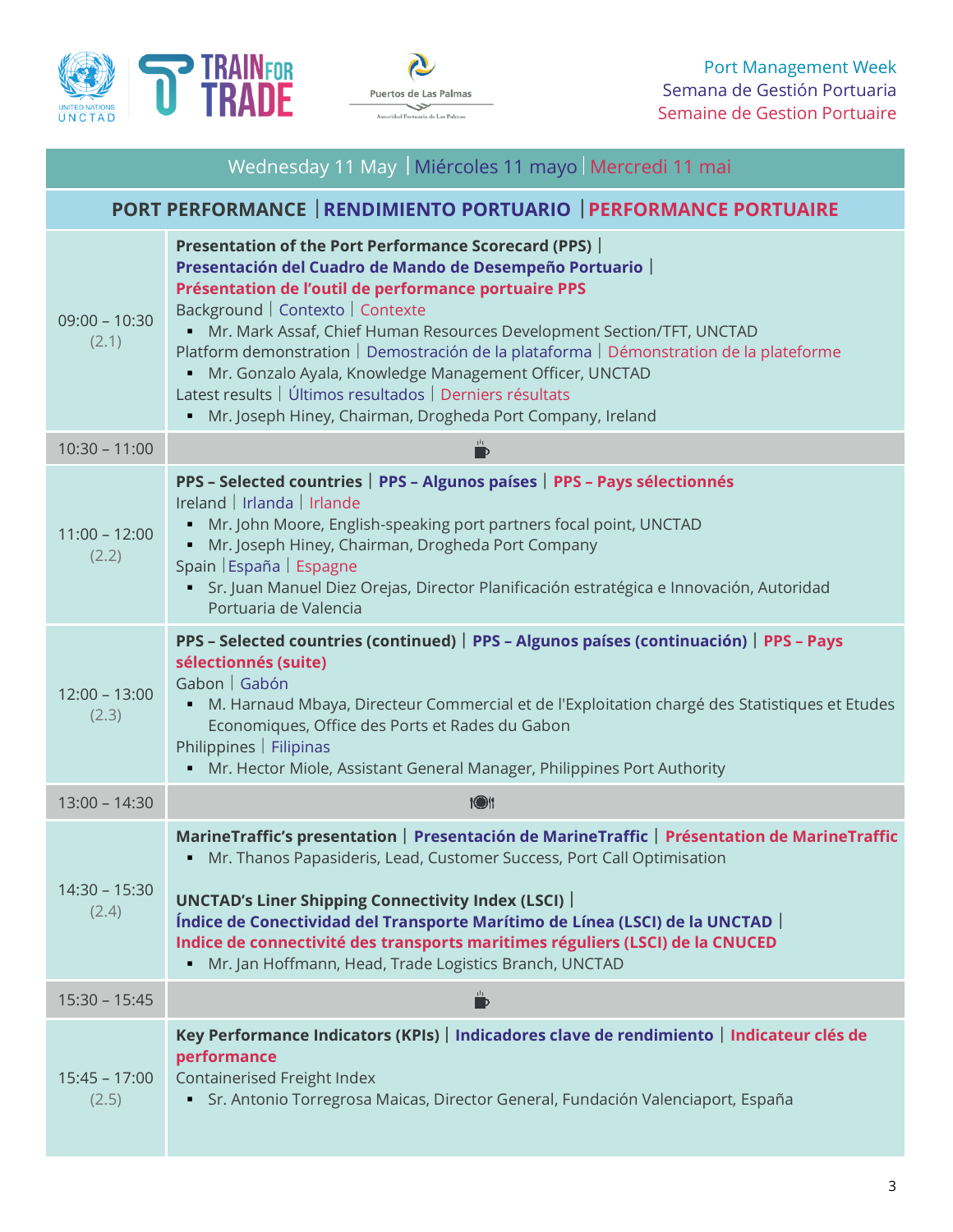



Port Management Week Semana de Gestión Portuaria Semaine de Gestion Portuaire

Performance indicators for building a new port: Case of Bremore Port Ireland | Indicadores de rendimiento para un nuevo puerto: Caso de Bremore Port - Irlanda Indicateurs de performance pour un nouveau port : Cas du port de Bremore, Irlande

▪ Mr. Joseph Hiney, Chairman, Drogheda Port Company, Ireland

**PPS the way forward** ° **Perspectivas de la herramienta del Cuadro de Mando de Desempeño Portuario** | **Perspectives sur l'outil PPS** 

▪ Mr. Mark Assaf, Chief Human Resources Development Section/TFT, UNCTAD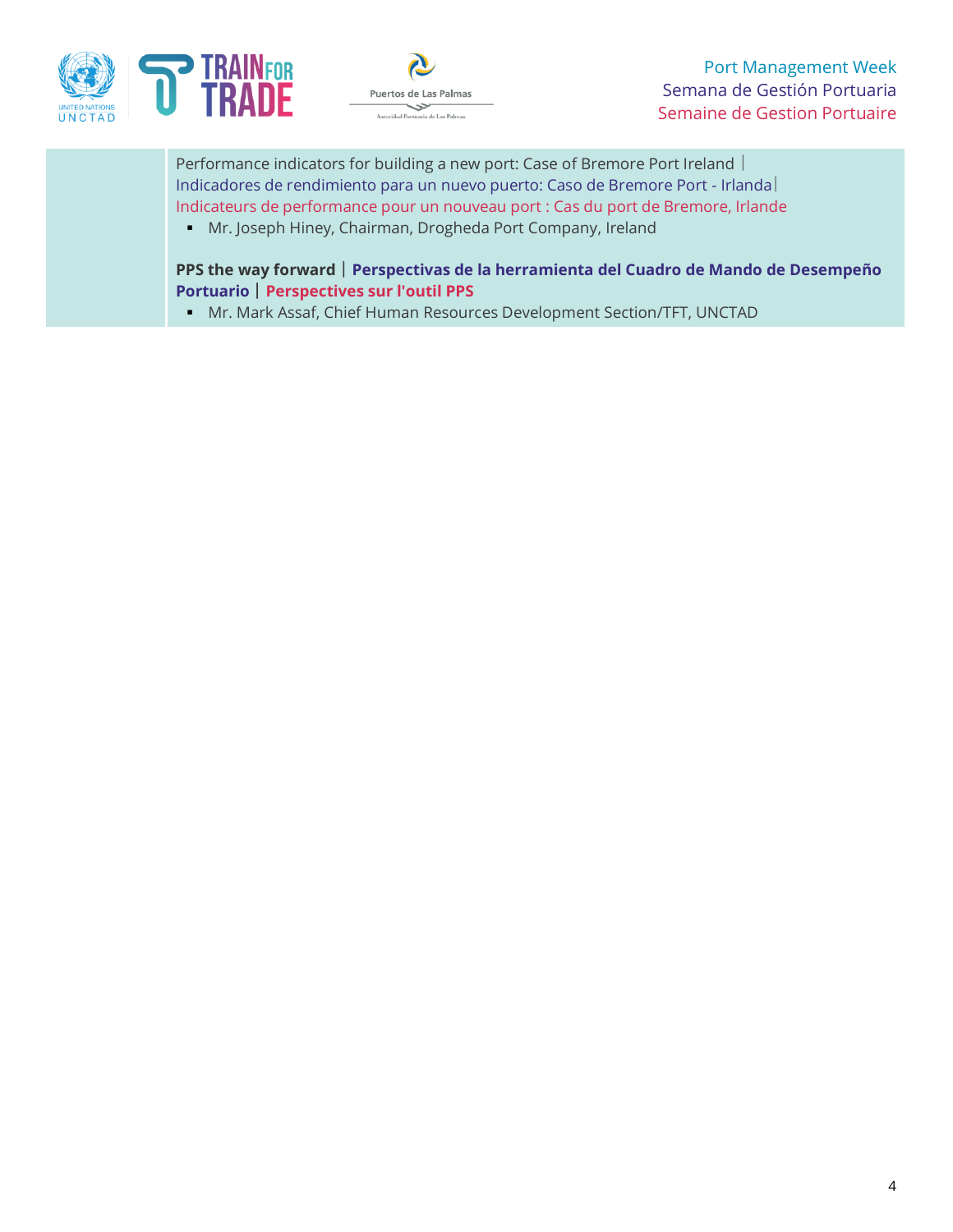



|                          | Thursday 12 May Jueves 12 mayo Jeudi 12 mai                                                                                                                                                                                                                                                                                                                                                                                                                                                                                                                                                                                                                                                                                                                                                                                                                                                                                                                                                                                                                                                                                                                                                                                                                                                                                                                                                            |
|--------------------------|--------------------------------------------------------------------------------------------------------------------------------------------------------------------------------------------------------------------------------------------------------------------------------------------------------------------------------------------------------------------------------------------------------------------------------------------------------------------------------------------------------------------------------------------------------------------------------------------------------------------------------------------------------------------------------------------------------------------------------------------------------------------------------------------------------------------------------------------------------------------------------------------------------------------------------------------------------------------------------------------------------------------------------------------------------------------------------------------------------------------------------------------------------------------------------------------------------------------------------------------------------------------------------------------------------------------------------------------------------------------------------------------------------|
|                          | <b>GLOBAL COORDINATION MEETING - PORT NETWORKS</b><br><b>REUNIÓN DE COORDINACIÓN GLOBAL - REDES PORTUARIAS</b><br>RÉUNION DE COORDINATION GLOBALE - RÉSEAUX PORTUAIRES                                                                                                                                                                                                                                                                                                                                                                                                                                                                                                                                                                                                                                                                                                                                                                                                                                                                                                                                                                                                                                                                                                                                                                                                                                 |
| $09:00 - 10:30$<br>(3.1) | Presentation of the 3 networks   Presentación de las 3 redes   Présentation des 3 réseaux<br>Mr. Mark Assaf, Chief Human Resources Development Section/TFT, UNCTAD<br>Mr. Gonzalo Ayala, Knowledge Management Officer, UNCTAD<br>Е<br>Mr. Dominique Chantrel, Programme Management Officer, UNCTAD<br>٠<br>Modern Port Management course: update & digitalisation  <br>Actualización del curso sobre gestión moderna de puertos y digitalización  <br>Mise à jour du cours sur la gestion moderne des ports et la digitalisation<br>Mr. Mark Assaf, Chief Human Resources Development Section/TFT, UNCTAD<br>٠                                                                                                                                                                                                                                                                                                                                                                                                                                                                                                                                                                                                                                                                                                                                                                                         |
| $10:30 - 11:00$          |                                                                                                                                                                                                                                                                                                                                                                                                                                                                                                                                                                                                                                                                                                                                                                                                                                                                                                                                                                                                                                                                                                                                                                                                                                                                                                                                                                                                        |
| $11:00 - 12:00$<br>(3.2) | Port Certificate Recognition   Reconocimiento del certificado portuario   Reconnaissance<br>du certificat portuaire<br>Sr. Diego Salom, Director de CENCAPOR, Argentina<br>٠<br>Mme Monique Atia Duncan épouse Bidia, Directeur Adjoint des Ressources Humaines, Port<br>٠<br>Autonome d'Abidjan, Côte d'Ivoire<br>M. Boubacar Diallo, Chef de la Division Développement des Carrières, Port Autonome de<br>Dakar, Sénégal<br>Ms. Florence Hagan, Learning & Development Manager, Ghana Ports and Harbours<br>٠<br>Authority, Ghana                                                                                                                                                                                                                                                                                                                                                                                                                                                                                                                                                                                                                                                                                                                                                                                                                                                                    |
| $12:00 - 13:00$<br>(3.3) | Port Management Series (PMS) - Case studies presentation  <br>Serie la Gestión Portuaria (PMS) - Presentación de estudios de casos<br>Série sur la gestion portuaire (PMS) - Présentation d'études de cas<br>Cameroon   Camerún   Cameroun<br>M. Raoul Armel Fegang, Attaché de Direction du Directeur Général Adjoint, Port autonome de<br>٠<br>Kribi, Cameroun - « L'optimisation de la rentabilité du domaine portuaire : cas du Port<br>Autonome de Kribi »<br>Dominican Republic   República Dominicana   République dominicaine<br>Sra. July Mercedes Alcántara Jiménez, Vicepresidente de Administración y Finanzas, HIT<br>٠<br>Puerto Rio Haina, Republica Dominicana - « Aumento de Identificación de las Averías a<br>Contenedores en una Terminal Portuaria a Través del Mejoramiento de su Sistema de<br>Iluminación Reduciendo Costos »<br>Ghana<br>Ms. Margaret Aidoo Quarcoopome, Principal Business Development Officer, Ghana Ports and<br>٠<br>Harbours Authority (GPHA) - "A Study on the Evaluation of the Impact of the Performance<br>Contract between Ghana Ports and Harbours Authority and the Government of Ghana"<br>Malaysia   Malasia   Malaisie<br>Ms. Rabiah Nadir, Senior Manager, JohorPort Berhad (JPB), Malaysia - "Investigation on How<br>٠<br>to Reduce Freshwater Usage and Charges for Landscape Irrigation and Cleaning Activities for<br>Johor Port Berhad" |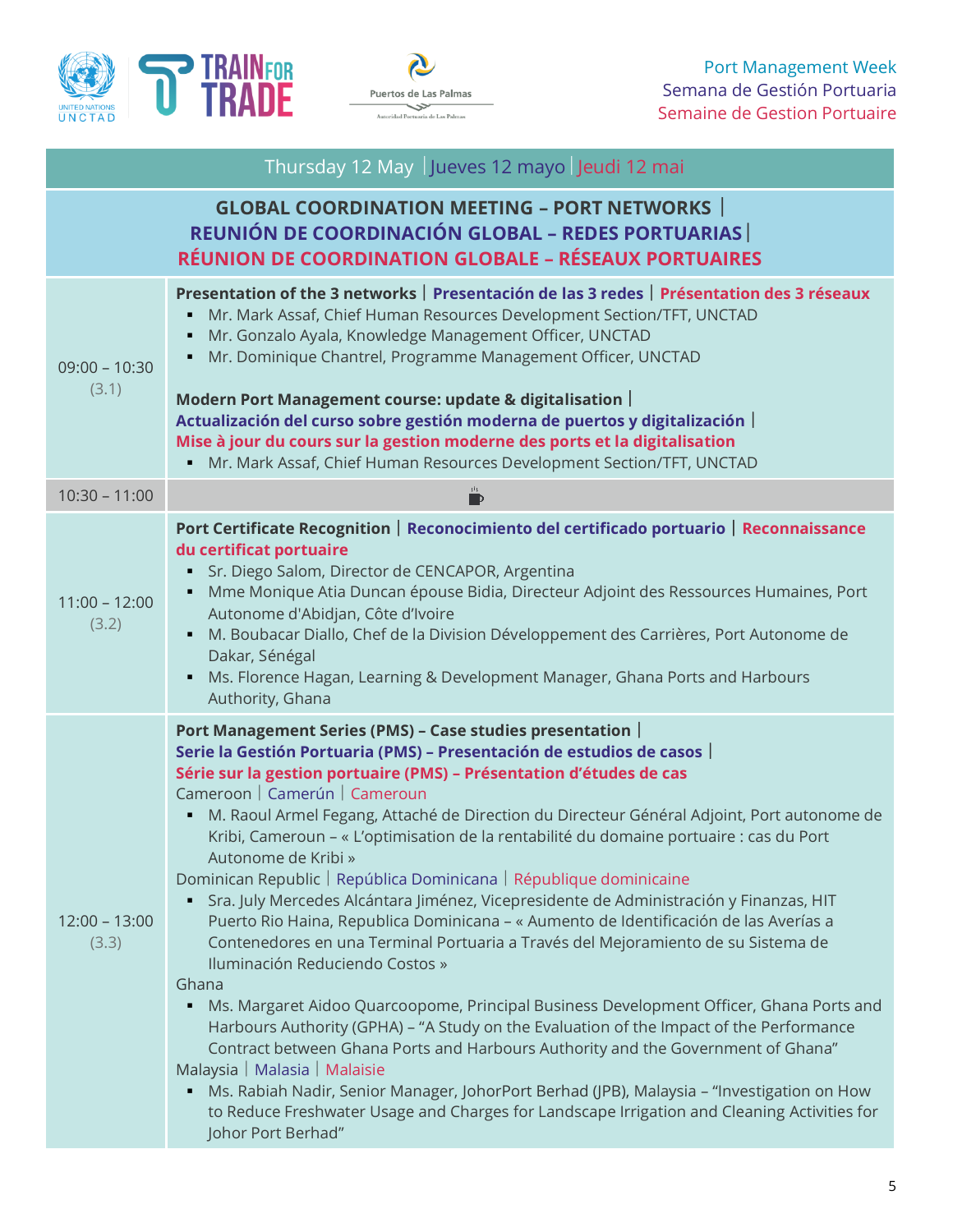



| $13:00 - 14:30$          | <b>TOP</b>                                                                                                                                                                                                                                                                                                                                                                                                                                                                                                                                                                                                                                                                                                                                                                                                                                                                                                                                                                                                                               |  |
|--------------------------|------------------------------------------------------------------------------------------------------------------------------------------------------------------------------------------------------------------------------------------------------------------------------------------------------------------------------------------------------------------------------------------------------------------------------------------------------------------------------------------------------------------------------------------------------------------------------------------------------------------------------------------------------------------------------------------------------------------------------------------------------------------------------------------------------------------------------------------------------------------------------------------------------------------------------------------------------------------------------------------------------------------------------------------|--|
| $14:30 - 15:30$<br>(3.4) | Port Management Series (PMS) - Case studies presentation (continued)<br>Serie la Gestión Portuaria (PMS) – Presentación de estudios de casos (continuación)  <br>Série sur la gestion portuaire (PMS) - Présentation d'études de cas (suite)<br>Peru   Perú   Pérou<br>Sra. Jacqueline Nora, Paredes Corrales, Jefa Desarrollo Social, Terminal Internacional del Sur<br>٠<br>S.A., Peru – « Desarrollo sostenible entre el Terminal Portuario de Matarani y el Área de<br>Influencia Directa - Relación Puerto Ciudad »<br>Senegal   Sénégal<br>M. Mass Samb, Chef de la Division Système d'information de gestion, Port Autonome de<br>Dakar (PAD), Sénégal - « Mise en place d'une plateforme centrale d'échange de données<br>informatisées au Port Autonome de Dakar »<br>Case studies process, standardisation and quality   Proceso, estandarización y calidad de<br>los estudios de caso   Processus, standardisation et qualité des études de cas<br>Mr. Mark Assaf, Chief Human Resources Development Section/TFT, UNCTAD<br>٠ |  |
| $15:30 - 15:45$          |                                                                                                                                                                                                                                                                                                                                                                                                                                                                                                                                                                                                                                                                                                                                                                                                                                                                                                                                                                                                                                          |  |
| $15:45 - 17:00$<br>(3.5) | Global Coordination Meeting Recommendations   Recommandaciones de la reunion de<br>coordinación global   Recommandations de la réunion de coordination globale<br>Mr. Mark Assaf, Chief Human Resources Development Section/TFT, UNCTAD                                                                                                                                                                                                                                                                                                                                                                                                                                                                                                                                                                                                                                                                                                                                                                                                  |  |
| 20:30                    | Official dinner   Cena oficial   Dîner officiel                                                                                                                                                                                                                                                                                                                                                                                                                                                                                                                                                                                                                                                                                                                                                                                                                                                                                                                                                                                          |  |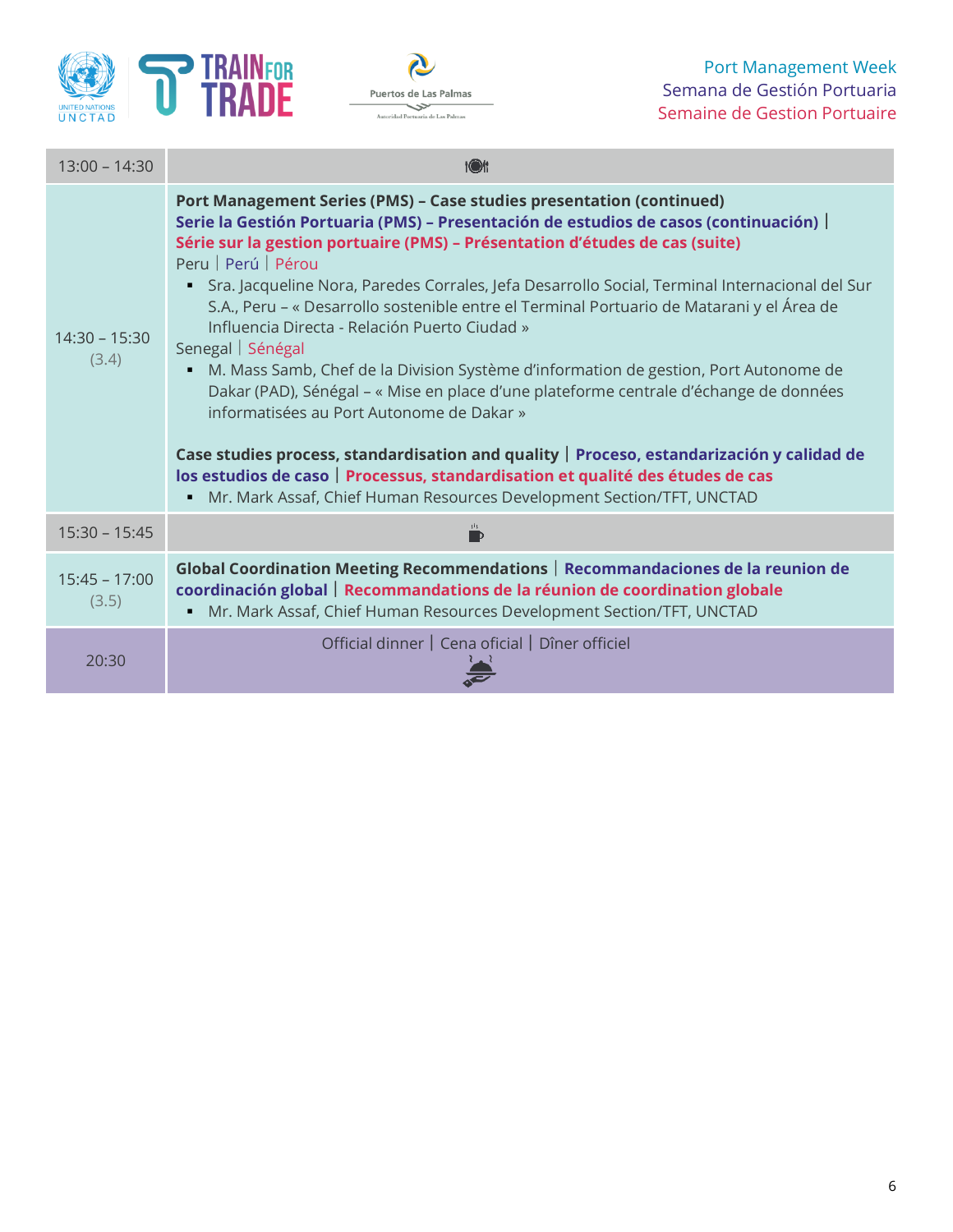



| Friday 13 May   Viernes 13 mayo   Vendredi 13 mai              |                                                                                                                                                                                                                                                                                                                                                                                                                                                                                                                                                                                                                                                                                                                                                                                                                                                                                                                                                                                                                                                                                                                                                                                                                                                              |  |
|----------------------------------------------------------------|--------------------------------------------------------------------------------------------------------------------------------------------------------------------------------------------------------------------------------------------------------------------------------------------------------------------------------------------------------------------------------------------------------------------------------------------------------------------------------------------------------------------------------------------------------------------------------------------------------------------------------------------------------------------------------------------------------------------------------------------------------------------------------------------------------------------------------------------------------------------------------------------------------------------------------------------------------------------------------------------------------------------------------------------------------------------------------------------------------------------------------------------------------------------------------------------------------------------------------------------------------------|--|
| PORT THEMATICS   TEMÁTICAS PORTUARIAS   THÉMATIQUES PORTUAIRES |                                                                                                                                                                                                                                                                                                                                                                                                                                                                                                                                                                                                                                                                                                                                                                                                                                                                                                                                                                                                                                                                                                                                                                                                                                                              |  |
| $09:00 - 10:30$<br>(4.1)                                       | Climate Change and Environment   Cambio climático y medio ambiente   Changements<br>climatiques et environnement<br>$09:00 - 09:45$<br>CEO Panel 1   Mesa redonda de DG 1   Table-ronde des DG 1<br>Decarbonization & Energy Transition   Descarbonización y Transición Energética  <br>Décarbonation et transition énergétique<br>Moderation: Ms. Shamika Sirimanne, Director, Division on Technology and Logistics, UNCTAD<br>· Sr. Aurelio Martínez, Presidente, Autoridad Portuaria de Valencia, España<br>· Sr. Laureno Lourido Artime, Presidente, Autoridad Portuaria de Gijón, España<br>• Sr. Francisco Trujillo, Director, Autoridad Portuaria de Las Palmas, España<br>$09:45 - 10:30$<br>CEO Panel 2   Mesa redonda de DG 2   Table-ronde des DG 2<br>Infrastructure Resilience   Resiliencia de la infraestructura   Résilience des infrastructures<br>Moderation: Sr. Juan Manuel Diez Orejas, Director de Planificación estratégica e Innovación,<br>Autoridad Portuaria de Valencia, España<br>• Mr. Hector Miole, Assistant General Manager Operations, Philippines Port Authority,<br>Philippines<br>Sr. Bismark Rosales, Gerente General, Puerto Jennefer, Bolivia<br>٠<br>Mr. Vuk Perovic, Director, Port Governance Agency, Serbia<br>٠ |  |
|                                                                |                                                                                                                                                                                                                                                                                                                                                                                                                                                                                                                                                                                                                                                                                                                                                                                                                                                                                                                                                                                                                                                                                                                                                                                                                                                              |  |
| $10:30 - 11:00$                                                | <b>1011</b>                                                                                                                                                                                                                                                                                                                                                                                                                                                                                                                                                                                                                                                                                                                                                                                                                                                                                                                                                                                                                                                                                                                                                                                                                                                  |  |
| $11:00 - 12:00$<br>(4.2)                                       | CEO Panel 3   Mesa redonda de DG 3   Table-ronde des DG 3<br>Supply Chain Resilience & Diversification   Resiliencia & diversificación de la cadena de<br>suministro   Résilience et diversification de la chaîne d'approvisionnement<br>Moderation: Mr. Vicente Jimenez, Port expert, UNCTAD<br>Mr. (Capt.) Kevin Allen, Harbour Master, Belfast Harbour, United Kingdom of Great Britain<br>and Northern Ireland (TBC)<br>• M. Frédéric Dagnet, Directeur de cabinet, Grand Port Maritime de Marseille, France<br>M. Bernard Serges Cesar Bouya, Directeur Général Adjoint, Port Autonome de Pointe-Noire,<br>٠<br>République du Congo                                                                                                                                                                                                                                                                                                                                                                                                                                                                                                                                                                                                                     |  |
| $12:00 - 13:00$<br>(4.3)                                       | CEO Panel 4   Mesa redonda de DG 4   Table-ronde des DG 4<br>Digitalization & Cybersecurity   Digitalización y Ciberseguridad   Digitalisation &<br>Cybersécurité<br>Moderation: Sr. Antonio Torregrosa Maicas, Director General, Fundación Valenciaport, España<br>Sr. Francesc Sánchez Sánchez, Director General, Valencia Port Authority, España<br>Mr. Joseph Hiney, Chairman Drogheda Port Company, Ireland<br>Mr. Michael Luguje, Director General, Ghana Ports and Harbours Authority, Ghana                                                                                                                                                                                                                                                                                                                                                                                                                                                                                                                                                                                                                                                                                                                                                          |  |